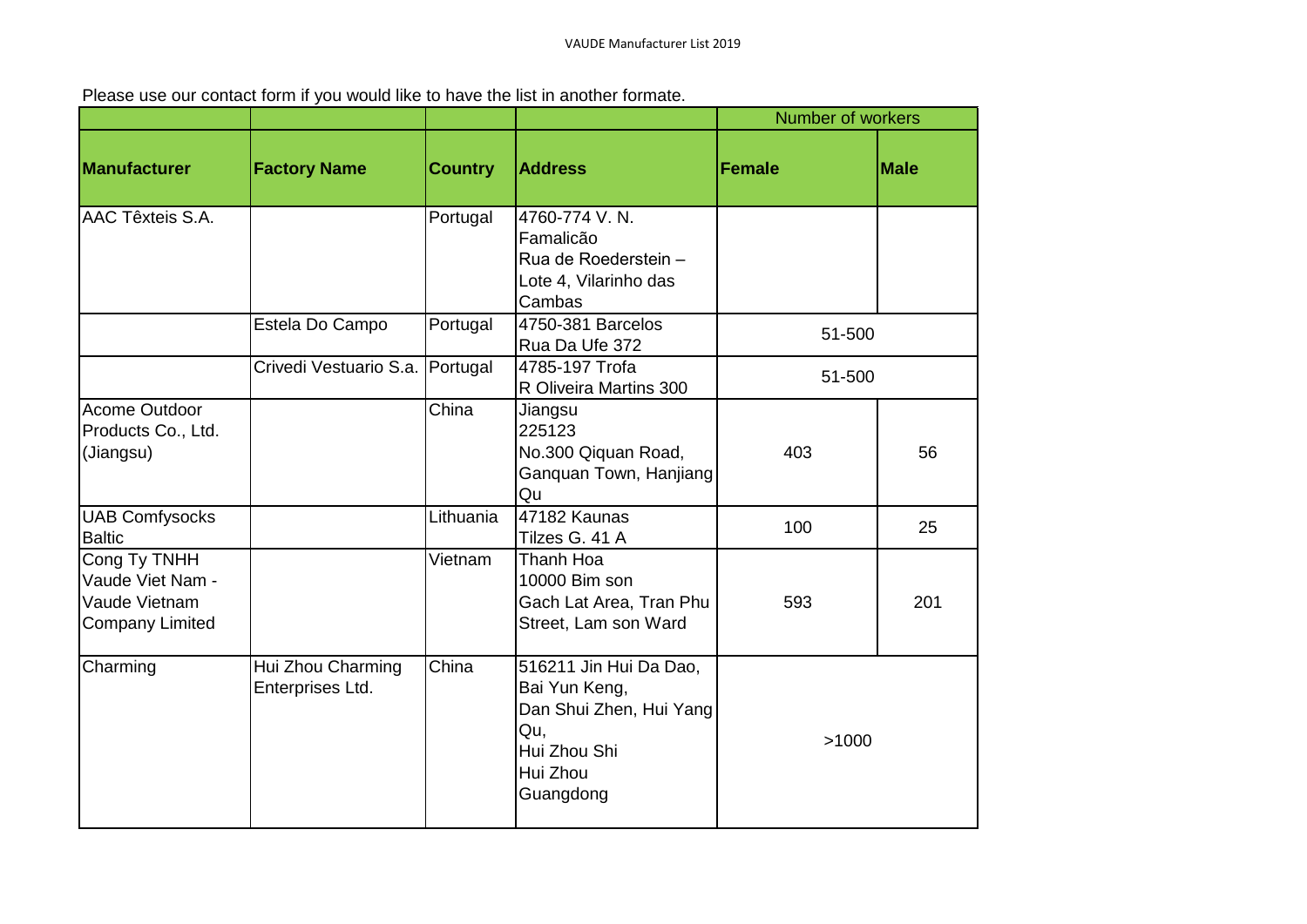| Dedepro Textile      |                           |          |                                                 |        |                 |
|----------------------|---------------------------|----------|-------------------------------------------------|--------|-----------------|
| <b>Solutions Lda</b> |                           |          |                                                 |        |                 |
|                      | <b>Sidonios Seamless</b>  | Portugal | 4754-909 Barcelos                               |        |                 |
|                      | Tech, S.A.                |          | Ladeira da Senra, no. 2                         | 51-500 |                 |
|                      |                           |          | Alheira Apt.297                                 |        |                 |
|                      | Somalia-Sociedade         | Portugal | 4750 - 001 Barcelos                             |        |                 |
|                      | de Malhas, Lda.           |          | Rua do Barreiro no. 459                         | 54     | 10 <sup>1</sup> |
| <b>DS OUTDOOR CO</b> |                           |          |                                                 |        |                 |
| LTD                  |                           |          |                                                 |        |                 |
|                      | DS OUTDOOR VN<br>CO., LTD | Vietnam  | Lot F8, Street no 1, Hai<br>Son Industrial Park |        |                 |
|                      |                           |          | (Phase 1 + 2),                                  |        |                 |
|                      |                           |          | Duc Hoa Ha Commune,                             | 252    | 90              |
|                      |                           |          | Duc Hoa District, Long                          |        |                 |
|                      |                           |          | An Province                                     |        |                 |
|                      |                           |          |                                                 |        |                 |
| <b>Elegant Team</b>  |                           | Vietnam  |                                                 |        |                 |
| Development Ltd.     |                           |          |                                                 |        |                 |
|                      | <b>Elegant Team</b>       | Vietnam  | <b>Bac Ninh</b>                                 |        |                 |
|                      | Manufacturer Co. Ltd.     |          | 61999 Hanoi                                     | 372    | 72              |
|                      |                           |          | Que Vo Industrial PArk,                         |        |                 |
|                      |                           |          | Que Vo District                                 |        |                 |
|                      | <b>Elegant Viet Tang</b>  | Vietnam  | Ho Chi Minh City                                |        |                 |
|                      |                           |          | 70000 Ho Chi Minh                               |        |                 |
|                      |                           |          | 127 Le Van Chi, Linh                            | 737    | 285             |
|                      |                           |          | Trung ward, Thu Duc                             |        |                 |
|                      |                           |          | <b>District</b>                                 |        |                 |
| Eusebio Sporting Co. |                           | China    | Jiangsu                                         |        |                 |
| Ltd. (new address)   |                           |          | 215400 Taicang                                  |        |                 |
| (Taicang)            |                           |          | No. 55, Tai Zhou Road,                          | 190    | 70              |
|                      |                           |          | <b>Economic Development</b>                     |        |                 |
|                      |                           |          | Area                                            |        |                 |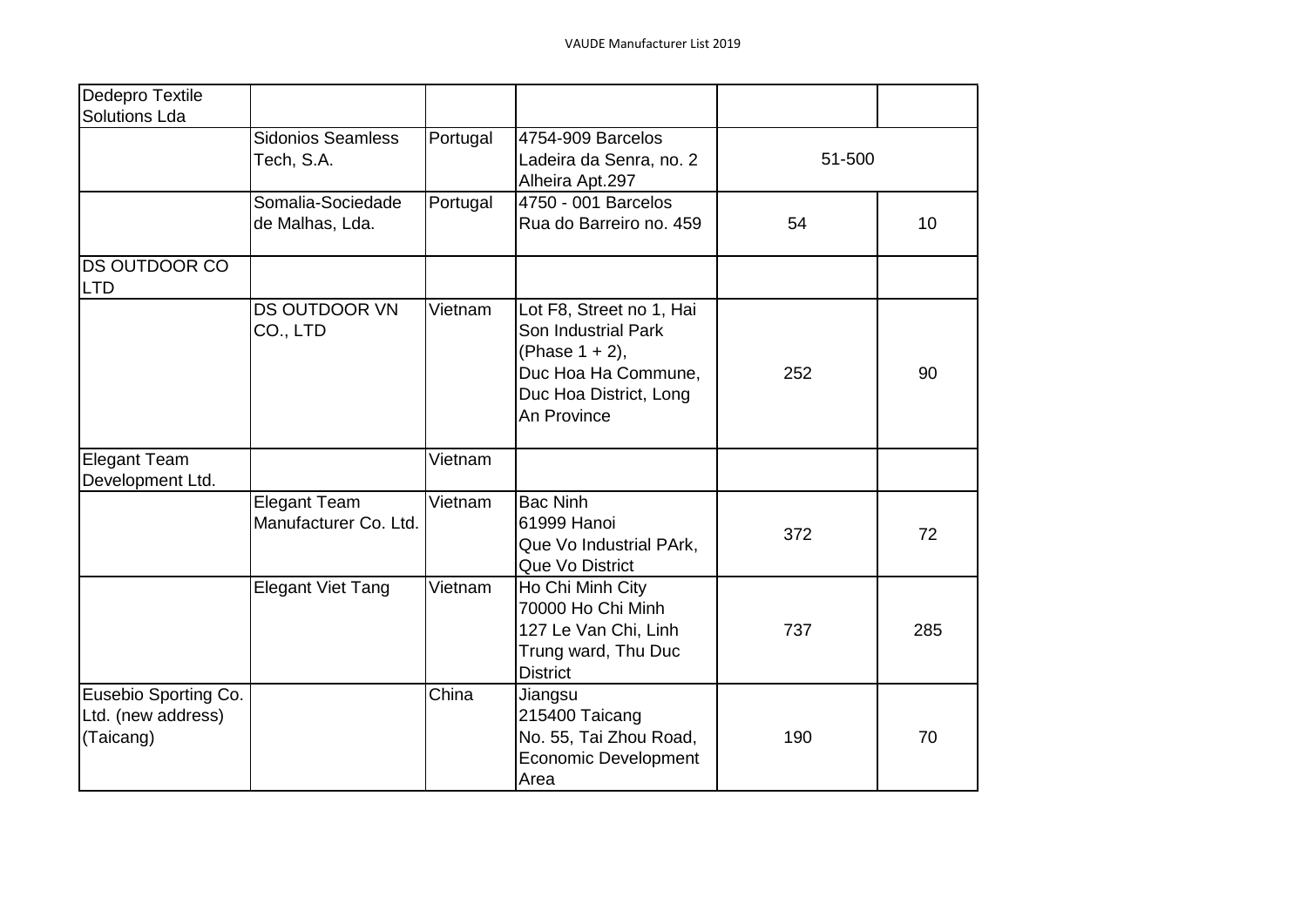| Feng Yi Outdoor       |                                                          | Taiwan  | 43444 Taichung                                                                                         |                          |     |
|-----------------------|----------------------------------------------------------|---------|--------------------------------------------------------------------------------------------------------|--------------------------|-----|
| Leisure Equipment     |                                                          |         | 275 Ke Liao Road, Lung                                                                                 | 159                      | 51  |
| Enterprise Co.Ltd.    |                                                          |         | Jin Village, Lung Ching                                                                                |                          |     |
|                       |                                                          |         | Hsiang                                                                                                 |                          |     |
| <b>Grace Hill</b>     |                                                          |         |                                                                                                        |                          |     |
| International         |                                                          |         |                                                                                                        |                          |     |
| Corporation           |                                                          |         |                                                                                                        |                          |     |
|                       | <b>Fuging Grace Hill</b><br>Plastic Products Co.,<br>LTD | China   | Fujian<br>350300 FuQing<br><b>HONG KUAN INDESTRY</b><br><b>VILLAGE, FUQING</b><br>CITY, XITOU YANGXIA  | 231                      | 81  |
|                       | <b>Garment Great Way</b><br>Co., Ltd. (Gracehill<br>new) | Vietnam | Hung Yen City<br>160000 My Hao<br>NO.196RD. PHAN DINH<br>PHUNG WARD. MY<br>HAO DIST. HUNG YEN<br>CITY. | 51-500                   |     |
| <b>HEMP FORTEX</b>    |                                                          | China   |                                                                                                        |                          |     |
| <b>INDUSTRIES LTD</b> |                                                          |         | 264507 DAGUSHAN<br><b>TOWN WEIHAI CITY</b><br><b>SHANDONG PROVICE</b>                                  |                          |     |
| Huber                 |                                                          | Austria | 8965 Pruggern<br>Pruggern 100                                                                          | $\overline{\mathcal{A}}$ | 1   |
| Jaingsu Yayuan        |                                                          | China   | 223005 Huai An                                                                                         |                          |     |
| Headwear              |                                                          |         | No 2 South Guangzhou                                                                                   |                          |     |
| Manufacturing Co.,    |                                                          |         | Road                                                                                                   | 1016                     | 165 |
| Ltd (Asian Sourcing)  |                                                          |         |                                                                                                        |                          |     |
| <b>Kwong Lung</b>     |                                                          |         |                                                                                                        |                          |     |
| Enterprise Co. Ltd.   |                                                          |         |                                                                                                        |                          |     |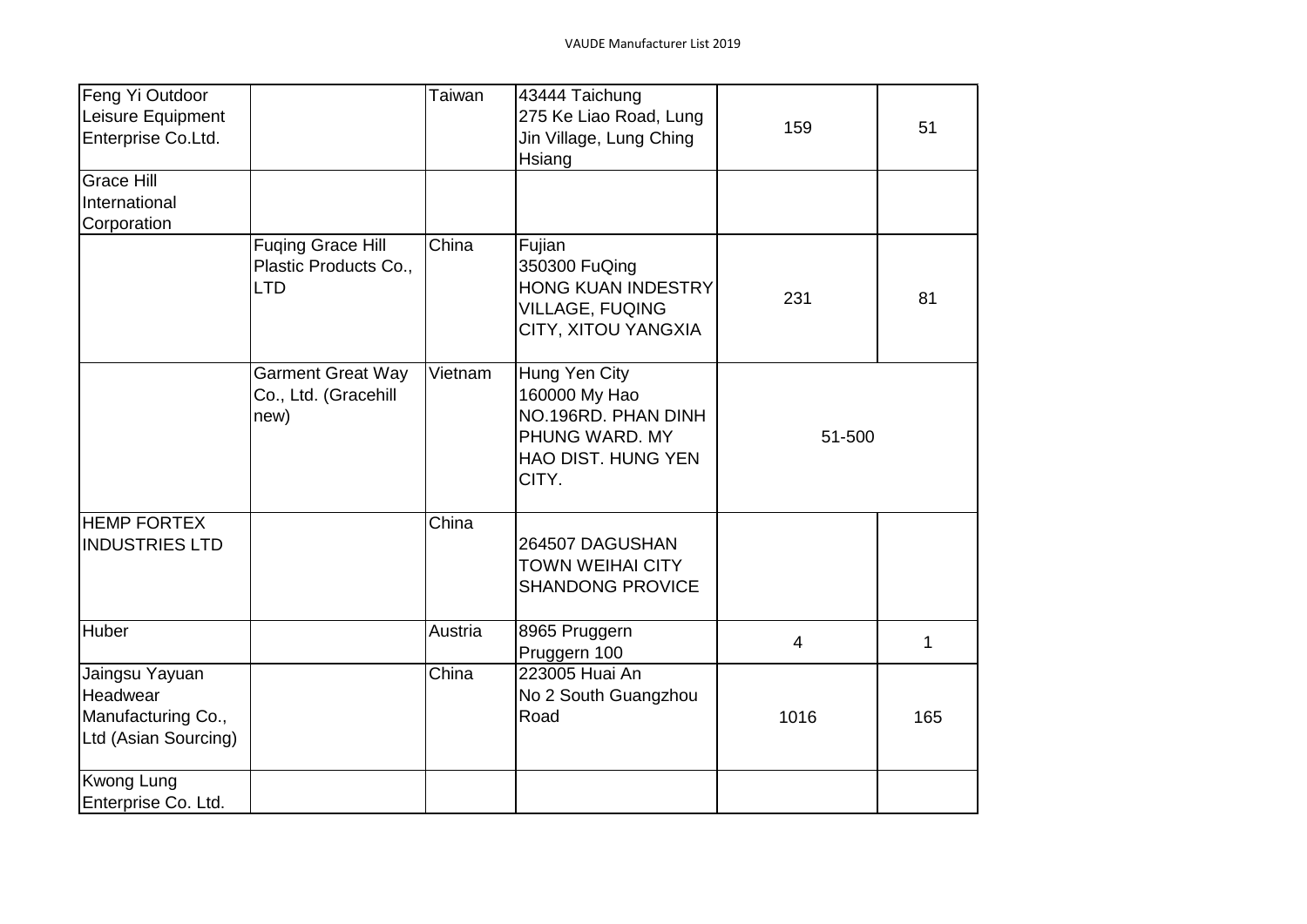|                | Bo Hsing           | Vietnam        | Vinh Long                  |          |     |
|----------------|--------------------|----------------|----------------------------|----------|-----|
|                |                    |                | Long Ho                    |          |     |
|                |                    |                |                            |          |     |
|                |                    |                | Lot No. 2, 1A Highway,     | 1039     | 247 |
|                |                    |                | Hoa Phu Industrial Zone,   |          |     |
|                |                    |                | <b>Binh Minh district</b>  |          |     |
|                | Kwong Lung Meko    | Vietnam        | Can Tho                    |          |     |
|                | Co., Ltd           |                | 94308 Can Tho City         |          |     |
|                |                    |                | Lot 2, 20C, Str. 8, Tranot | 798      | 326 |
|                |                    |                | 2, Industrial zone         |          |     |
|                |                    |                |                            |          |     |
|                | Kwong Lung-O Mon   | Vietnam        | Can Tho                    |          |     |
|                | Enterprise Co. Ltd |                | 904000 Can Tho             |          |     |
|                |                    |                | Lot 110.238, 8M2, Tu       | 694      | 154 |
|                |                    |                | Tan Ward, Vu Thu           |          |     |
|                |                    |                | <b>District</b>            |          |     |
|                | TUAN DAT JSC.      | Vietnam        | Quang Nam                  |          |     |
|                |                    |                | 560000 Tam Ky              | 1163     | 316 |
|                |                    |                | Truong Xuan IZ             |          |     |
| Langbrett      | Rodama             | Portugal       | 4540-292 Escariz           |          |     |
|                |                    |                |                            |          |     |
|                |                    |                | Lugar da Seixeira          | $0 - 25$ |     |
|                |                    |                | Aveiro                     |          |     |
| <b>LTP UAB</b> |                    |                |                            |          |     |
|                | LTP Lithuania      | Lithuania      | 48402 Kaunas               |          |     |
|                |                    |                | <b>Neries Krantine 16</b>  | 272      | 25  |
|                | LLC - LTP Ukraine  | Ukraine        | 79018 Lviv                 |          |     |
|                |                    |                | Oleny Stepanivny str.45    | 95       | 6   |
|                |                    |                |                            |          |     |
|                | <b>LTP Belvit</b>  | <b>Belarus</b> | 210038 Vitebsk             | 97       | 3   |
|                |                    |                | UI.P. Brovki 20            |          |     |
| <b>LTP VN</b>  |                    |                |                            |          |     |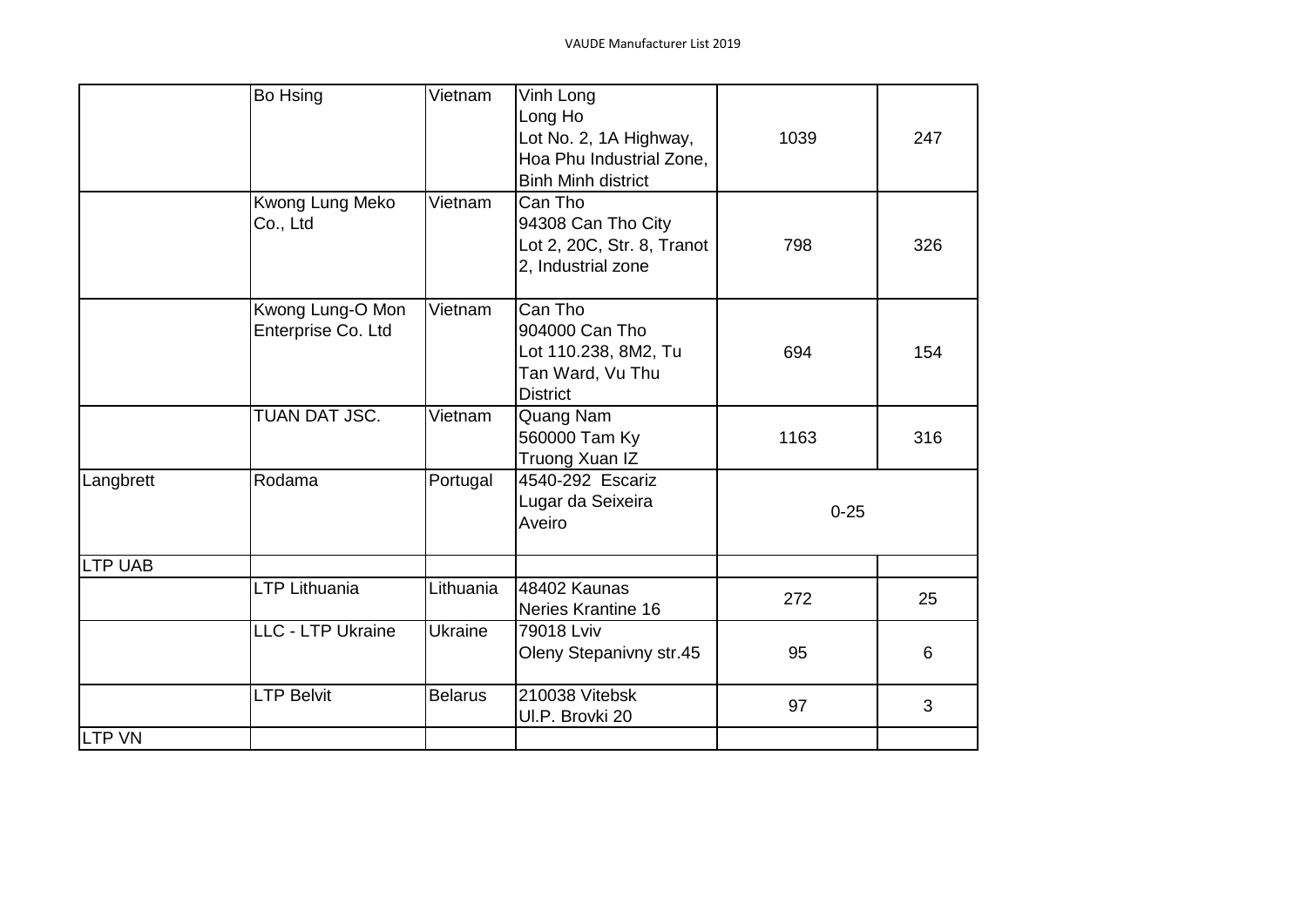|                            | LTP Vietnam Co. Ltd. Vietnam                   |         | Ho Chi Minh City<br>707800 Ho Chi Minh<br>286 Phan Van Hon<br>Street, Tan Thoi Nhat<br>Ward, District 12                                           | 344      | 164 |
|----------------------------|------------------------------------------------|---------|----------------------------------------------------------------------------------------------------------------------------------------------------|----------|-----|
|                            | Nha Be                                         | Vietnam | Can Tho<br>Can Tho City<br>94506 Vinh Thanh Town                                                                                                   | 501-1000 |     |
|                            | Quang Thai<br>Garments<br>Manufacture Co., Ltd | Vietnam | Ho Chi Minh<br>1185 Highway 1a,<br>Quarter 5, Binh Tri Dong<br>B Ward, Binh Tan District                                                           | 51-500   |     |
| North Shore Global<br>Ltd. |                                                |         |                                                                                                                                                    |          |     |
|                            | Ceres Enterprise Ltd<br>(NSG3)                 | Myanmar | Yangon<br>Yangon<br>Plot No. D-10<br>Mingaladon Industrial<br>Park, Corner of No.3<br>Highway Road and<br>Khayebin Road,<br>Mingaladon Township    | 888      | 75  |
|                            | North Shore Group<br>Co., Ltd (Pathein)        | Myanmar | 4222 Pathein<br>Pathein<br>#21,22,23,29,30,31 - Plot<br>#. 52, Industrial Zone,<br>ward 13 township<br><b>Ayarwaddy Division</b><br>(Myintzu Road) | 827      | 53  |
| P.A.C. GmbH                |                                                | Germany | Bavaria<br>97424 Schweinfurt<br>Alois-Turk Str. 1                                                                                                  | 65       | 30  |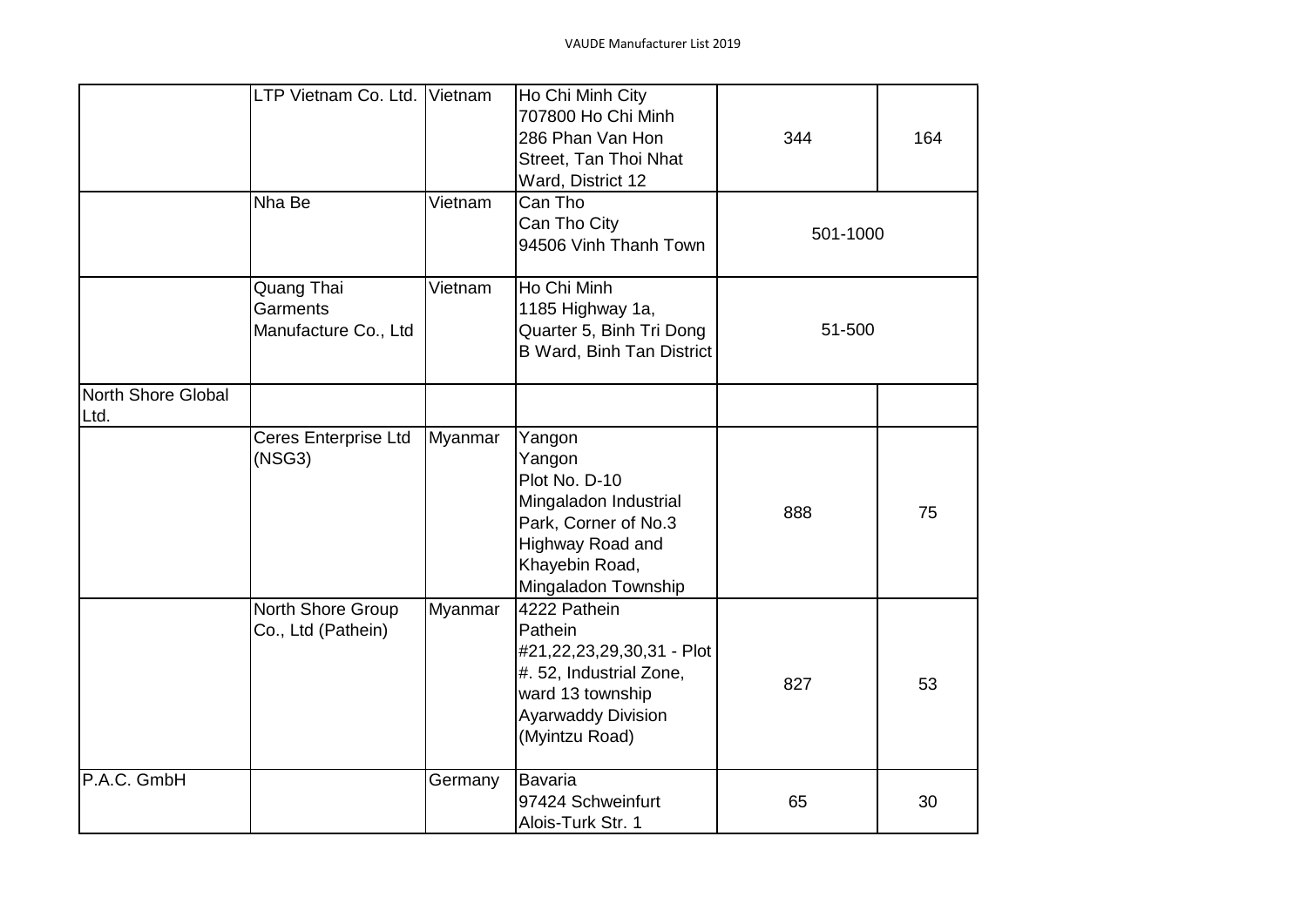| Sees Vina Co. Ltd.                                                               |                                                              | Vietnam  | Hai Duong<br>17650 Hai duong<br>Minh Duc Commune, Tu<br><b>Ky District</b>                                        | 1930 | 130 |
|----------------------------------------------------------------------------------|--------------------------------------------------------------|----------|-------------------------------------------------------------------------------------------------------------------|------|-----|
| SHEICO Group (Shei SHEICO (Phnom<br>Chung Hsin Ind.) Co., Penh) CO., LTD.<br>Ltd |                                                              | Cambodia | 12400 Phnom Penh<br>17,5km, National road<br>#3, Sangkat Porng Teok<br>Khan Dangkor                               | 960  | 240 |
| Shine Wide                                                                       |                                                              |          |                                                                                                                   |      |     |
|                                                                                  | Fujian Rongxin Sports China<br>Goods Co., Ltd                |          | Fujian<br>362121 Quanzhou City<br>The North Industry Zone,<br>Luoyang Town, oversea<br><b>Investment District</b> | 366  | 386 |
| <b>Phuc Yen Shoes</b><br>Joint Stock Co.<br>(Surcheer)                           |                                                              | Vietnam  | Vinh Phuc<br>283490 Phuc Yen<br><b>Tran Phu Street</b>                                                            | 1160 | 100 |
| <b>Tah Hsin industrial</b><br>corporation                                        |                                                              |          |                                                                                                                   |      |     |
|                                                                                  | Kim Anh Garment<br>Enterprise                                | Vietnam  | Quang Nam<br>Tam Ky Town<br><b>TRUONG XUAN</b><br><b>INDUSTRIAL ZONES</b>                                         | 183  | 29  |
|                                                                                  | Phu My Kim Anh<br><b>Garment Company</b><br>Limited          | Vietnam  | Quang Nam<br>51000 Tam Phuoc<br>Village<br>Puh My Industrial Zone,<br><b>Phu Ninh District</b>                    | 128  | 37  |
|                                                                                  | <b>Truong Giang</b><br><b>Garment Joint-Stock</b><br>Company | Vietnam  | Quang Nam<br>Tam Ky<br>239 HUYNH THUC<br>KHANG STREET, TAM<br><b>KY CITY</b>                                      | 466  | 44  |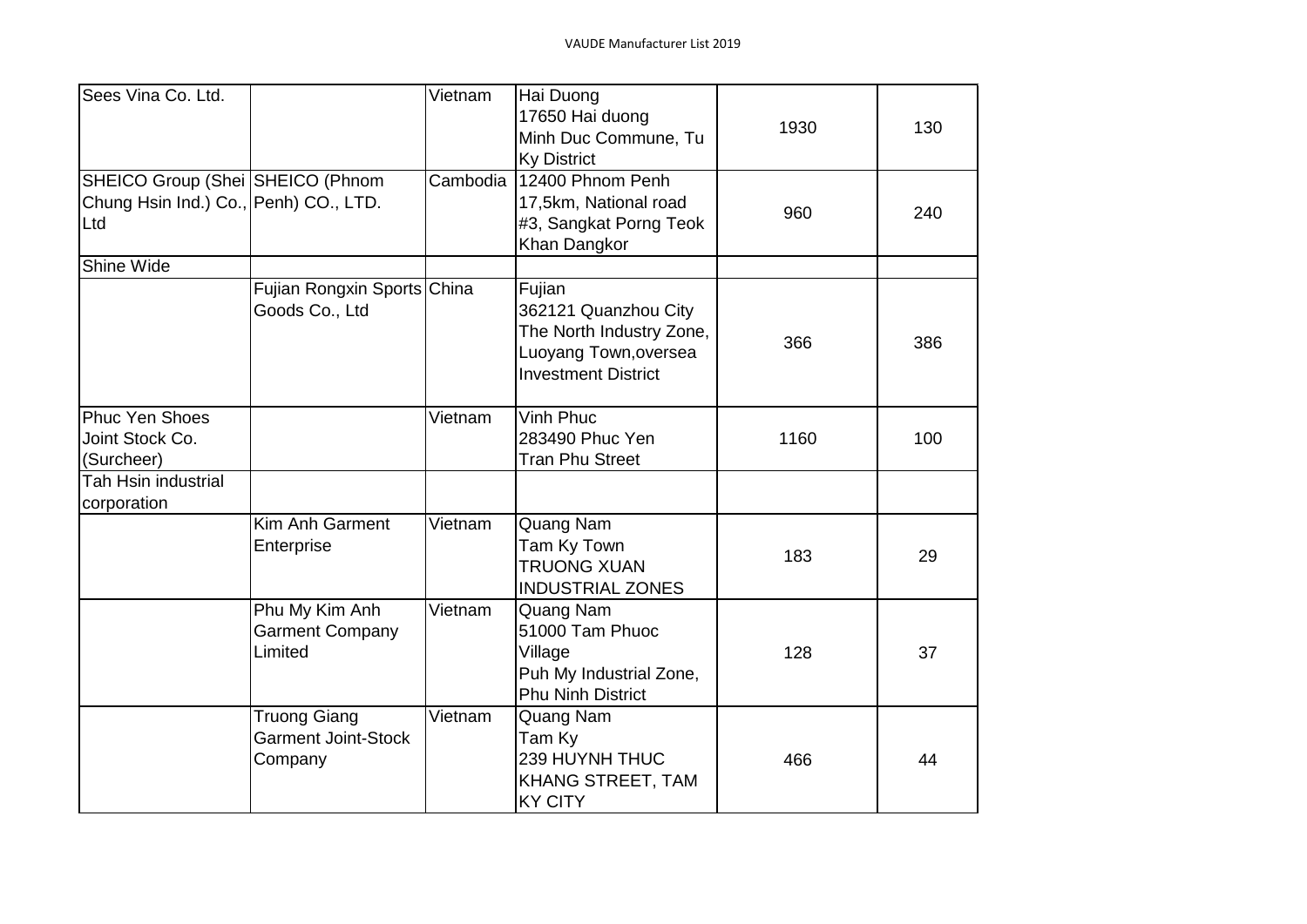|                                                                         | Myanmar Tah Hsin<br>Industrial Co., Ltd.                  | Myanmar | Yangon<br>Mingaladon Township<br>Plot No. D-1 Mingaladon<br><b>Industrial Park</b>         | 1828 | 65  |
|-------------------------------------------------------------------------|-----------------------------------------------------------|---------|--------------------------------------------------------------------------------------------|------|-----|
| VAUDE Fertigung                                                         |                                                           | Germany | 88069 Tettnang<br>Vaude-Str. 2                                                             | 42   | 23  |
| Walter Stöhr GmbH                                                       |                                                           | Germany | <b>Bavaria</b><br>92533 Wernberg-Koblitz<br>Feistelberger Strasse 19                       | 61   | 3   |
| <b>Welcron Global Vina</b><br><b>JSC</b>                                |                                                           | Vietnam | Dong Nai<br>76211 Long Thanh<br>Long Thanh Industrial<br>Zone                              | 150  | 82  |
| Yangzhou Excellent<br><b>Tec Leisure Products</b><br>Co., Ltd. (Ex Tec) |                                                           | China   | Jiangsu<br>225119 Yangzhou<br><b>WEST HUAYUAN</b><br>ROAD, GONGDAO<br><b>TOWN</b>          | 99   | 12  |
| <b>Zhejiang Nature</b><br>Travel Goods Co.,<br>Ltd.                     |                                                           |         |                                                                                            |      |     |
|                                                                         | <b>SHANGHAI ZONDA</b><br><b>OUTDOOR GOODS</b><br>CO., LTD | China   | Shanghai<br>No 528, Xinge Road,<br>Xinqiao Town, Songjiang<br>Zone                         | 76   | 23  |
|                                                                         | ZHEJIANG NATURAL China<br><b>OUTDOOR GOODS</b><br>INC.    |         | Zhejiang<br>317200 Taizhou<br>XIACAO VILLIAGE,<br>PINGQIAO TOWN,<br><b>Tiantai Country</b> | 639  | 455 |